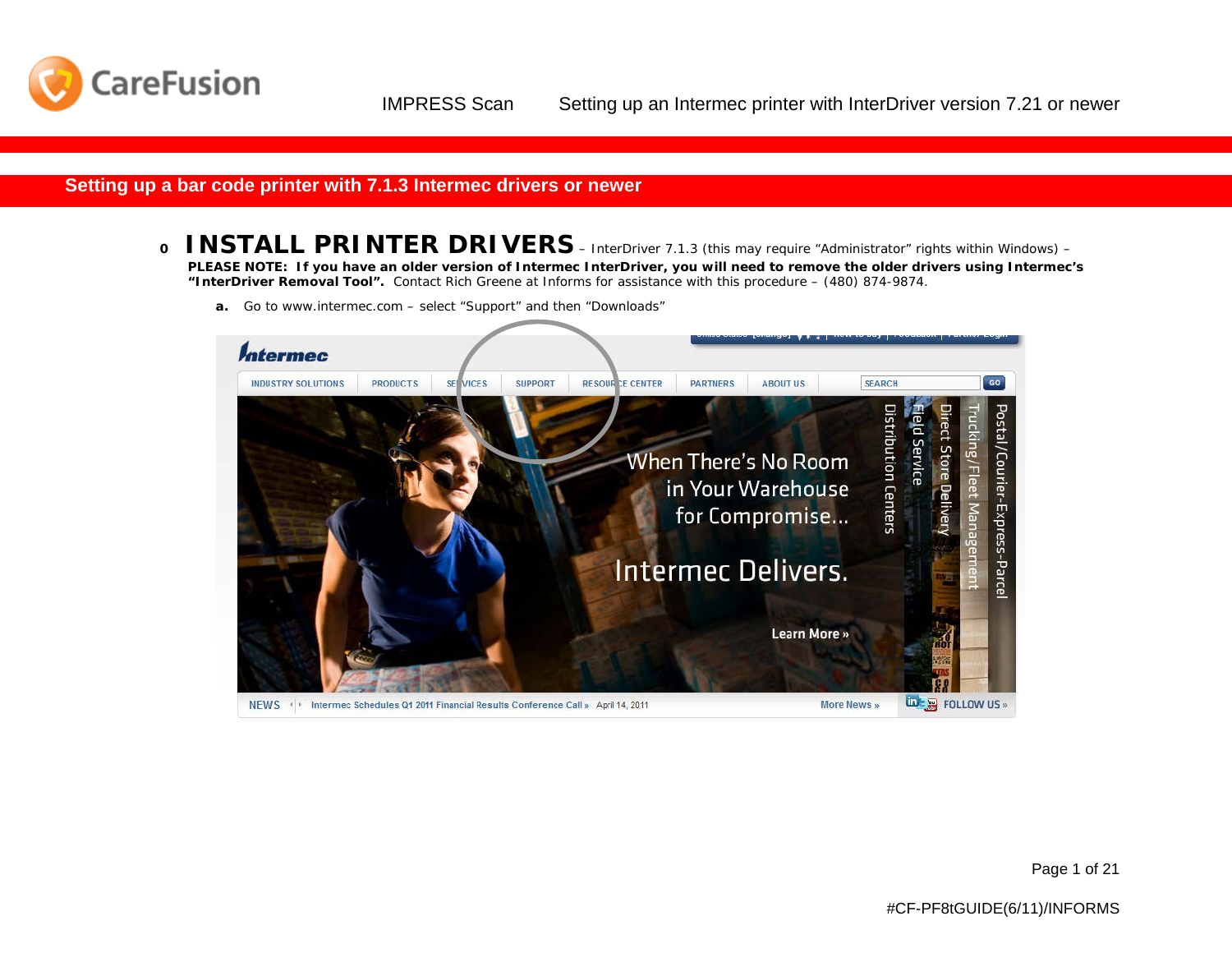**b. Complete the filters below and select the printer model number (i.e. PF8), and press Submit:**

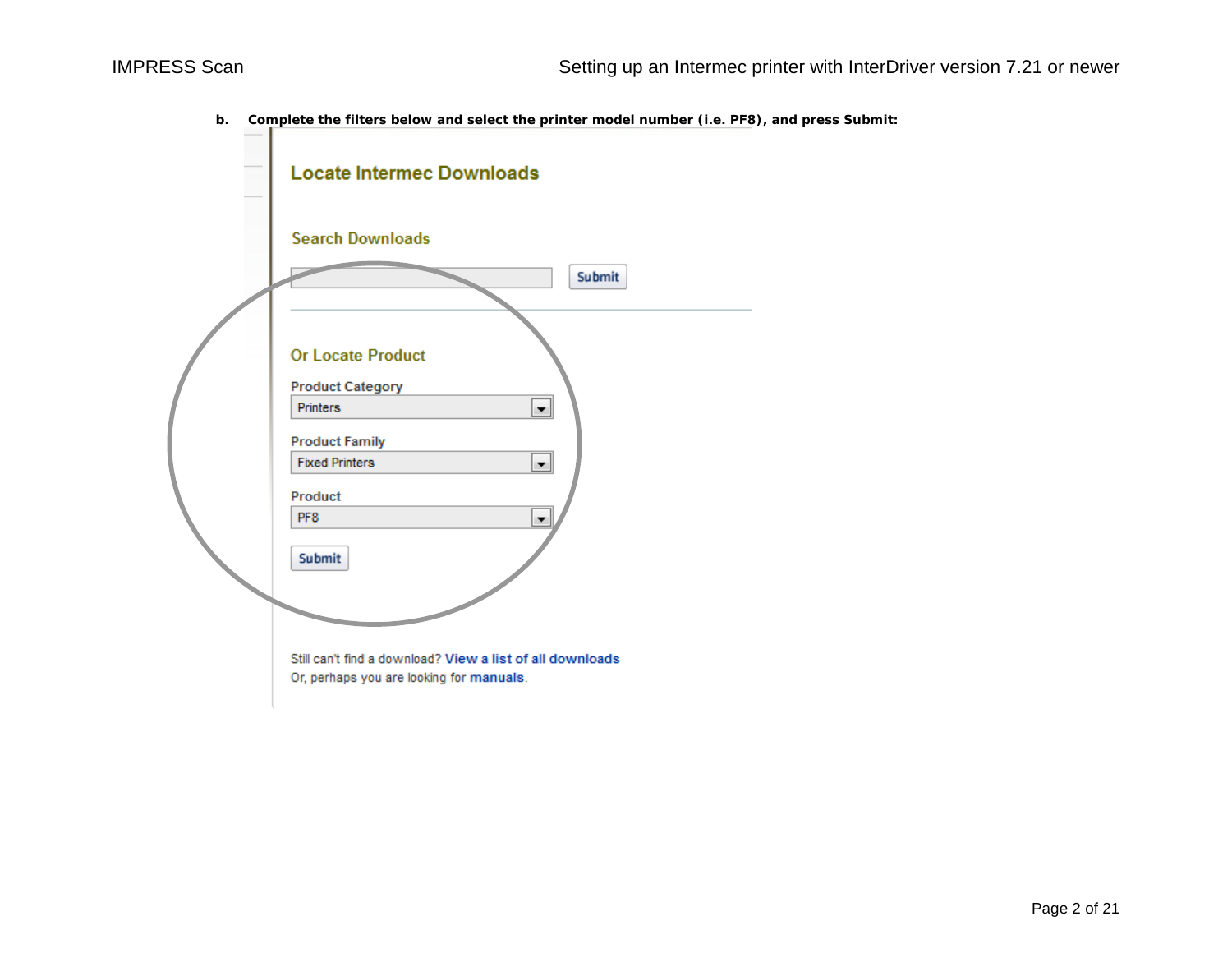**c. Scroll to the BOTTOM OF THE PAGE to the "Windows Drivers" section, and select InterDriver Windows version 7.21. Click the file to begin downloading InterDriver files (click RUN to begin installaton).** 

|  | <b><i>IL ASSURDS</i></b><br>printers, version<br>1.2                                        |            | fundional up to immigraphin our not minigraphin notion, in E.E. (not not about<br>and IPL 10.0.0 are supported.                                                                                                                                    |                                        |  |
|--|---------------------------------------------------------------------------------------------|------------|----------------------------------------------------------------------------------------------------------------------------------------------------------------------------------------------------------------------------------------------------|----------------------------------------|--|
|  | Avalanche<br>package for<br>EasyCoder<br><b>PF/PM/PX-series</b><br>printers, version<br>1.1 | 3.68<br>MВ | The zip file contains Wavelink Avalanche packages to<br>configure Intermec printers and a README file containing<br>information on files, printer models and versions. Firmware<br>versions up to Fingerprint 8.70.0 and IPL 2.70.0 are supported. | Tuesday.<br><b>December</b><br>8, 2009 |  |
|  | Avalanche<br>package for<br>EasyCoder<br>PF/PM/PX-series<br>printers, version<br>1.0        | 3.59<br>мв | The zip file contains Wavelink Avalanche packages to<br>configure Intermec printers and a README file containing<br>information on files, printer models and versions. Firmware<br>versions up to Fingerprint 8.60 and IPL 2.60 are supported.     | Tuesday.<br>December<br>8, 2009        |  |

#### **OS/Firmware/Drivers**

|  | $Down^{1-1-1}$                                              | <b>Size</b>   | <b>Notes</b>                                                                                                                                                                                                                                                                                                                                                                                                                          | <b>Date</b>                        | <b>Registration Req.</b> |
|--|-------------------------------------------------------------|---------------|---------------------------------------------------------------------------------------------------------------------------------------------------------------------------------------------------------------------------------------------------------------------------------------------------------------------------------------------------------------------------------------------------------------------------------------|------------------------------------|--------------------------|
|  | InterDriver-<br><b>Windows Driver</b><br>ver. 7.21          | 14 7M         | OS Support: Windows 2000 and 32-bit and 64-bit editions of<br>XP Professional, Server 2003, 2008, Vista and Windows 7.<br>Supported printers: EasyCoder? 91, 101, 201, 301, 401, 501,<br>501XP, 601, 601XP, 3240, 3400D, 3400E, 3440, 3600, 4400,<br>4420, 4440, 4830, 7421, 7422, C4, E4, F2, F4, PB21, PB22,<br>PB31, PB32, PB42, PB50, PB51, PC4, PC41, PD4, PD41,<br>PD42, PF2i, PF4Ci, PF4i, PF8d, PF8d, PM4i, PW50, PX4i, PX6i. | Tuesday,<br>December<br>7, 2010    |                          |
|  | Munpre rimware<br>ver. 8.78.1<br>(PF/PM/PX) ver.<br>8.78.1  | 25.9M         | WARNING!!! Requires minimum 8 MB flash and 16 MB<br>SDRAM.<br>Contains printer command languages: Fingerprint, IPL and<br>simulators DSim and ZSim. Technical bulletin is available at<br>Knowledge Central, answer #12338                                                                                                                                                                                                            | Tuesday,<br>June 15.<br>2010       |                          |
|  | <b>Multiple Firmware</b><br>ver. 8.78.2 (PM)<br>ver. 8.78.2 | 21.6M         | WARNING!!! Requires minimum 8 MB flash and 16 MB<br>SDRAM.<br>Contains printer command languages: Fingerprint, IPL and<br>simulators DSim and ZSim.                                                                                                                                                                                                                                                                                   | Monday,<br><b>June 14.</b><br>2010 |                          |
|  | <b>Printer User</b><br><b>Defined Maptable</b>              | 136<br>kbytes | The zip file contains explanations and files showing how to<br>make user defined single/double byte maptables.                                                                                                                                                                                                                                                                                                                        | Tuesday.<br>December<br>- ----     |                          |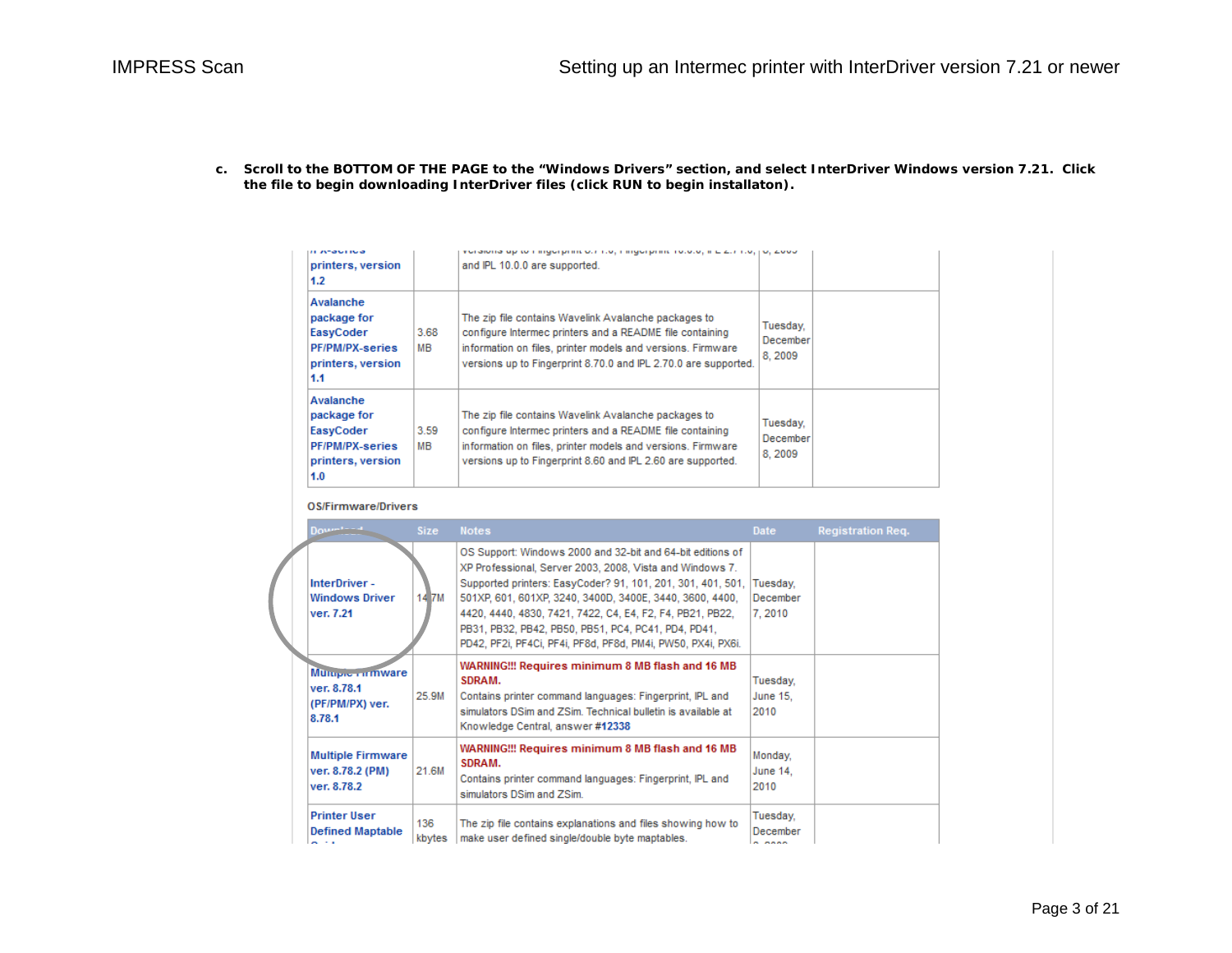**d. After installation is complete, you should now ADD the printer. To do this, click "START" – Control Panel – and open Printers and Faxes. Click "Add a printer" to begin the process. Follow the prompts for the desired setup, and select the model of printer that you wish to install from the list.** 

**IMPORTANT: Be sure to select the correct model with the CORRECT RESOLUTION and CORRECT LANGUAGE. You should select "EasyCoder PF8t(203dpi).** 

| <b>Add Printer Wizard</b>                                                                                                                                                                                                    |  |  |  |  |
|------------------------------------------------------------------------------------------------------------------------------------------------------------------------------------------------------------------------------|--|--|--|--|
| <b>Install Printer Software</b><br>The manufacturer and model determine which printer software to use.                                                                                                                       |  |  |  |  |
| Select the manufacturer and model of your printer. If your printer came with an installation<br>disk, click Have Disk. If your printer is not listed, consult your printer documentation for<br>compatible printer software. |  |  |  |  |
| Manufacturer<br>Printers<br>^<br>ㅅ                                                                                                                                                                                           |  |  |  |  |
| infotec<br>Intermed PB50 (203 dpi) - IPL<br>Intermec<br>Intermec PF8d<br>lwatsu<br>Intermed PF8t (203 dpi)<br>Kodak<br>Intermed PF8t (300 dpi)<br>Konica<br>$\cdots$                                                         |  |  |  |  |
| Have Disk<br>This driver is not digitally signed!<br>Windows Update<br><b>I'dl me why driver signing is important</b>                                                                                                        |  |  |  |  |
| Next<br>Cancel<br><b>C DaCK</b>                                                                                                                                                                                              |  |  |  |  |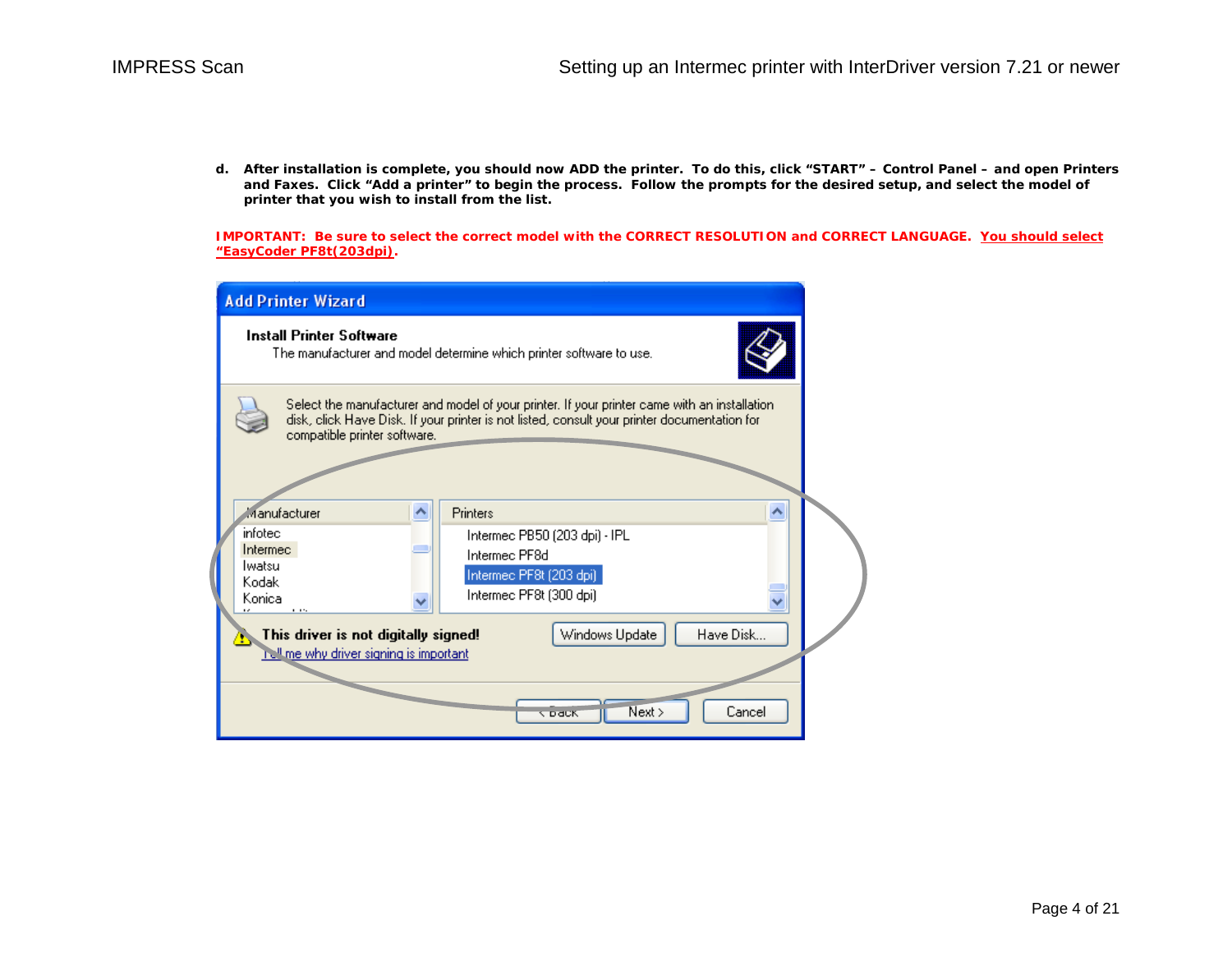**The wizard may prompt you to search for a missing file (with a FILES NEEDED) window. If so, click "Browse" and select the INTERMEC folder (C:\Intermec)– then the InterDriver7 folder. This should display the missing file. Click "Open" to select the correct path, and then click OK to complete the installation.** 

| Completing the Add Printer<br>Wizard<br><b>Files Needed</b><br><b>Locate File</b><br>$V$ <b>O</b> $\beta$ $P$ $\Box$<br>InterDriver7<br>Look in:<br>in#base.ddz |
|-----------------------------------------------------------------------------------------------------------------------------------------------------------------|
|                                                                                                                                                                 |
|                                                                                                                                                                 |
|                                                                                                                                                                 |
|                                                                                                                                                                 |
|                                                                                                                                                                 |
| File name:<br>Qpen<br>in#base<br>×                                                                                                                              |
| Cancel<br>Files of type:<br>in#base.ddz;in#base.dd<br>$\checkmark$<br><b>O</b> pen<br><b>UNITED NO</b>                                                          |

**YOUR PRINTER SHOULD NOW BE DISPLAYED IN YOUR "PRINTERS AND FAXES" LIST. You are now ready to setup the Driver for IMPRESS®.**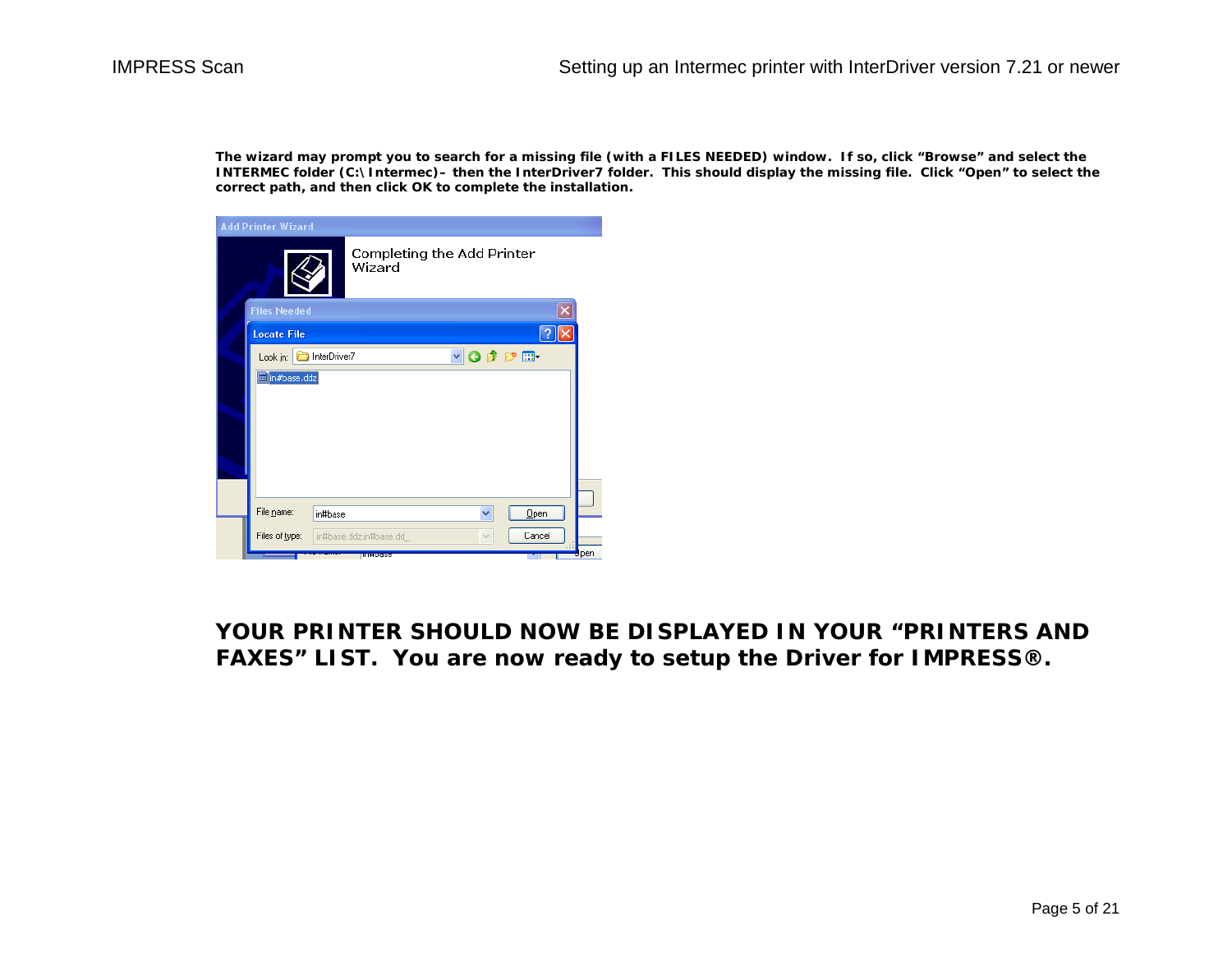### **<sup>1</sup> SET-UP PRINTER DRIVER** Open your Barcode Printer Properties window:

In Windows XP, click the **Start** button and select **Printers and Faxes (this may be under Control Panel)**. Right-click the barcode printer and select **Properties**.

For other operating systems, consult your network administrator or technical support.

| Intermec PF8t (203 dpi) Properties                                               |
|----------------------------------------------------------------------------------|
| General<br>Sharing<br>Ports<br><b>Advanced</b><br>About<br><b>Fonts</b><br>Tools |
| Intermed PF8t (203 dpi)<br>Go to the General tab.<br>$\overline{2}$              |
| Location:                                                                        |
| Comment:                                                                         |
| Model:<br>Intermec PF8t (203 dpi)                                                |
| Features<br>Color: No                                                            |
| Paper available:<br>Double-sided: No                                             |
| Staple: No                                                                       |
| Speed: Unknown                                                                   |
| Maximum resolution: 203 dpi<br>3<br>Click the Printing Preferences button.       |
| Printing Preferences<br>Print Test Page                                          |
| OΚ<br>Cancel<br>Help<br>Apply                                                    |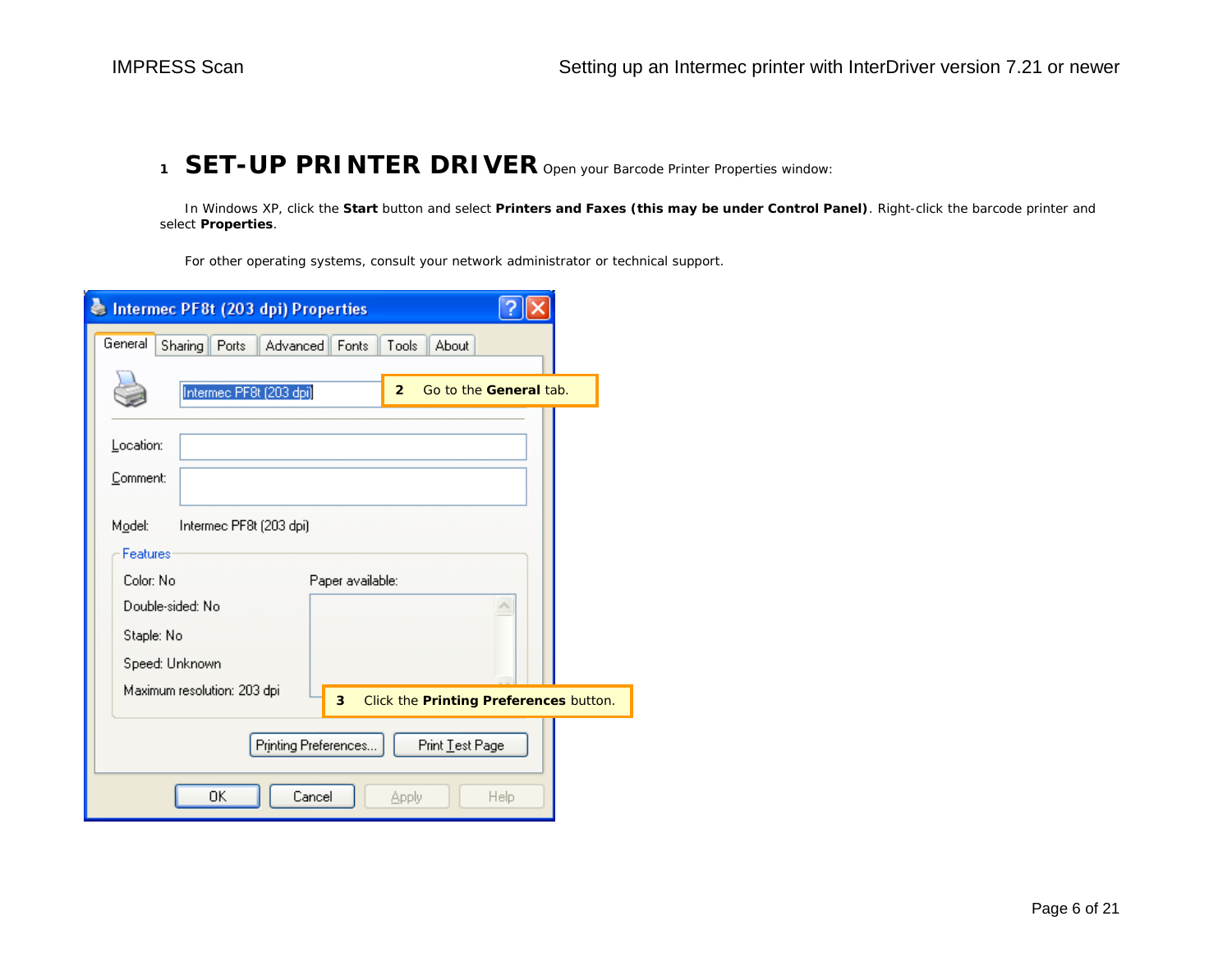| Intermec PF8t (203 dp<br>4 Go to the Page Setup tab.<br>Page Setup<br>Graphics Stock Topdons About<br>Stock                                            |                                                                                                            |  |  |
|--------------------------------------------------------------------------------------------------------------------------------------------------------|------------------------------------------------------------------------------------------------------------|--|--|
| USER (2.87 in x 11.00 in)<br>Name:<br>$\checkmark$<br>$Edt$<br>Ne <u>w</u><br>Neiere'''<br>Click the <b>New</b> button.<br>5<br>Preview<br><b>Bots</b> | <b>NOTE: DO NOT EDIT an</b><br>existing Label; these labels<br>will not work with IMPRESS<br><b>SCAN 3</b> |  |  |
| Mirror Image<br><b>W Fordaid</b><br>◯ <u>L</u> andscape<br>Negative<br><b>ALE</b><br>luww<br>◯ Portrait 180°<br>◯ Landscape 180°                       |                                                                                                            |  |  |
| Preset<br>$\checkmark$<br><current settings=""><br/>Manage<br/>Name:</current>                                                                         |                                                                                                            |  |  |
| Advanced Options                                                                                                                                       |                                                                                                            |  |  |
| © 1999-2007 Intermec Technologies Corporation.                                                                                                         |                                                                                                            |  |  |
| @ 1997-2007 Seagull Scientific, Inc.,<br>Authors of the BarTender® label software.                                                                     |                                                                                                            |  |  |
| ΟK<br>Cancel<br>Help<br><b>Apply</b>                                                                                                                   |                                                                                                            |  |  |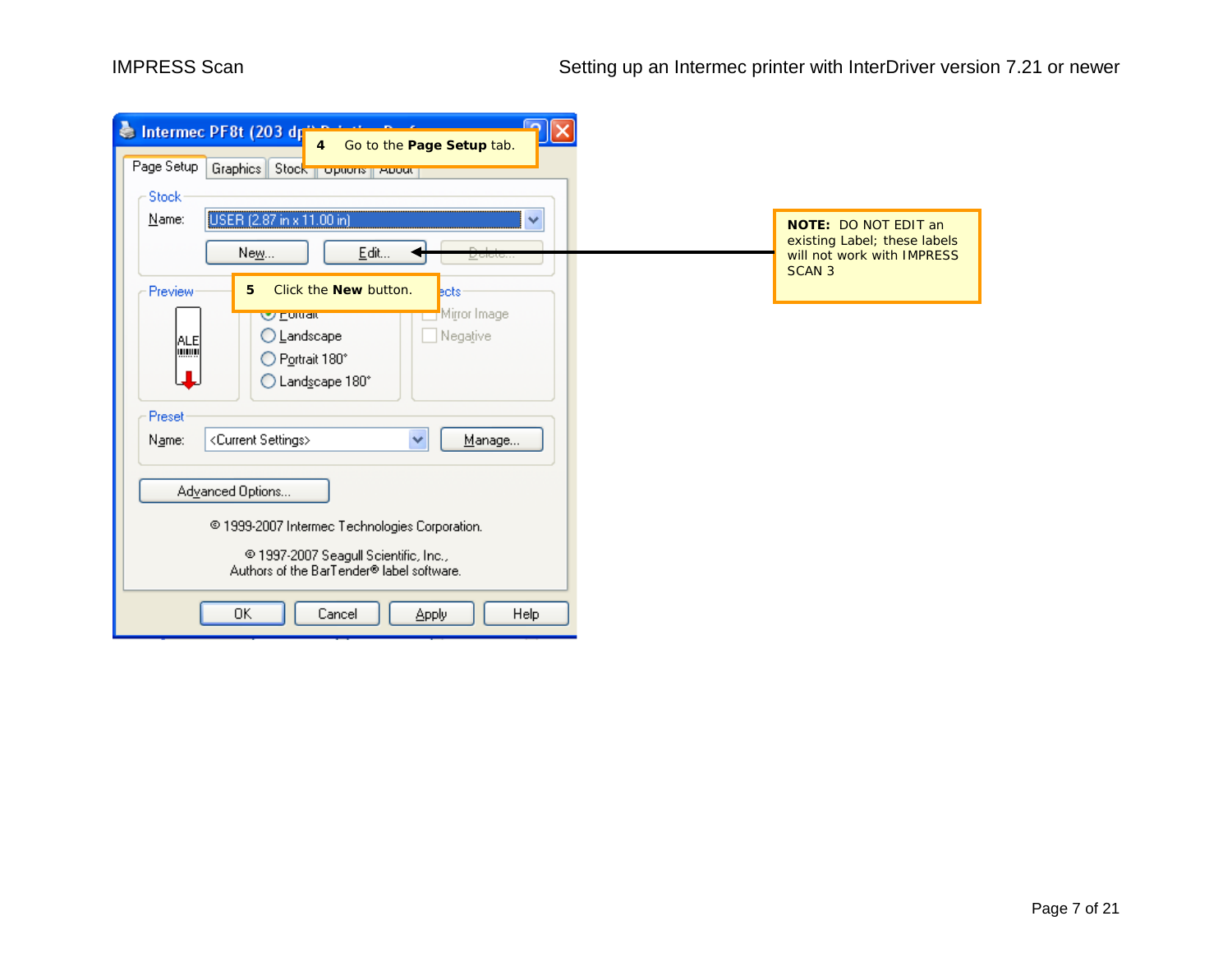

Repeat steps 5 – 7 to create new labels for IMPRESS 2x1 with width of 2, height 1; and IMPRESS 4x1, width of 4, height of 1, if applicable.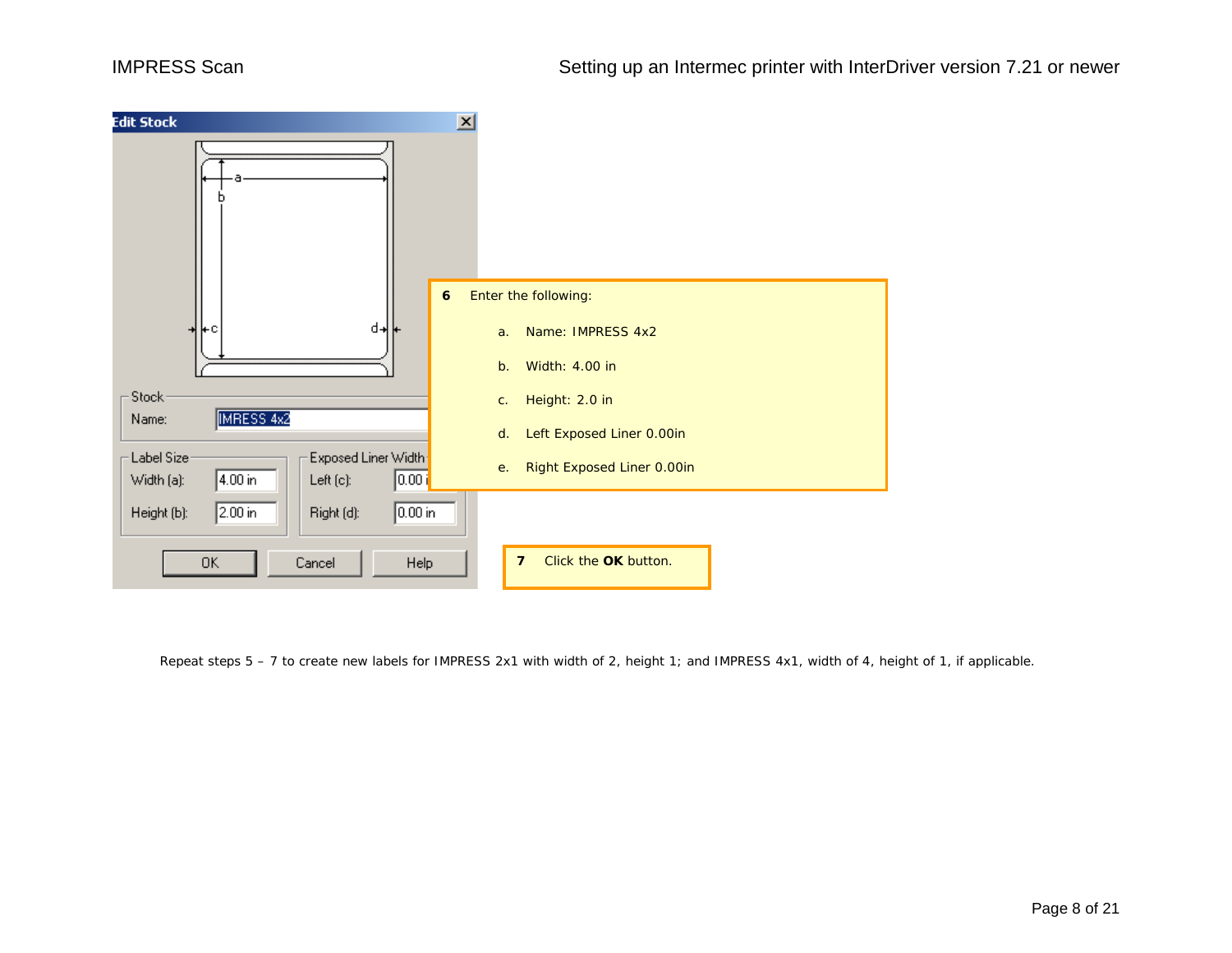|                                                            | Intermed PF8t (203 dpi) Printing Preferences |  |  |  |
|------------------------------------------------------------|----------------------------------------------|--|--|--|
| Page Setup<br>Graphics                                     | Stock  <br>Options<br>About                  |  |  |  |
| Stock                                                      |                                              |  |  |  |
| Name:<br>IMPRESS 4"x2" (4.00 in x 2.00 in)<br>v            |                                              |  |  |  |
| Edit<br>Delete<br>New                                      |                                              |  |  |  |
| Orientation<br>Preview<br>Effects                          |                                              |  |  |  |
| ⊙ Portrait<br>Mirror Image                                 |                                              |  |  |  |
| ◯ Landscape<br>Negative<br><b>ALE</b><br>$\blacksquare$    |                                              |  |  |  |
| ◯ Portrait 180°                                            |                                              |  |  |  |
| $\bigcirc$ Landscape 180°                                  |                                              |  |  |  |
| Preset                                                     |                                              |  |  |  |
| <current settings=""><br/>Manage<br/>Name:<br/>▿</current> |                                              |  |  |  |
|                                                            |                                              |  |  |  |
| Advanced Options                                           |                                              |  |  |  |
| Click the Apply button.<br>8<br>© 1999-2001                |                                              |  |  |  |
| @199<br>9<br>Then click OK.                                |                                              |  |  |  |
| Authors (                                                  |                                              |  |  |  |
| OΚ<br>Cancel<br>Help<br><b>Apply</b>                       |                                              |  |  |  |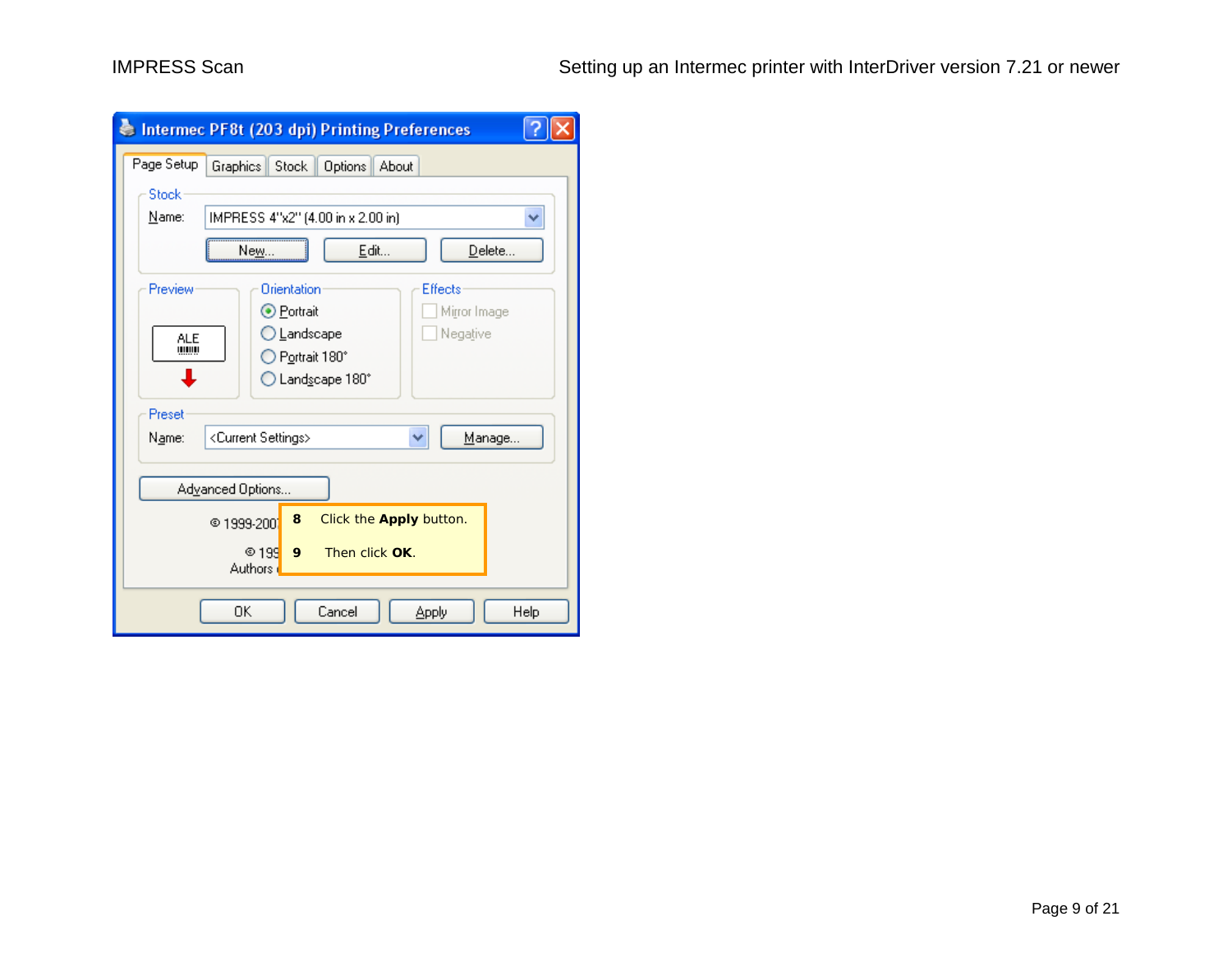**2** Open your Barcode Printer Properties window:

In Windows XP, click the **Start** button and select **Printers and Faxes**. Right-click the barcode printer and select **Properties**.

For other operating systems, consult your network administrator or technical support.

| Intermec PF8t (203 dpi) Properties                                |
|-------------------------------------------------------------------|
| Tools<br>Sharing   Ports<br>About<br>General<br>Advanced<br>Fonts |
| Printer<br>Action ▼<br>Print $\blacktriangledown$<br>Configure -  |
| Driver                                                            |
| Driver Options<br>Logging Options                                 |
| Status Monitoring<br>Manage Cache                                 |
|                                                                   |
| Click on Tool Tab.<br>$\mathbf 1$ .                               |
| 2.<br><b>Click on Driver Options</b>                              |
|                                                                   |
|                                                                   |
|                                                                   |
|                                                                   |
| ΟK<br>Cancel<br>Help<br>Apply                                     |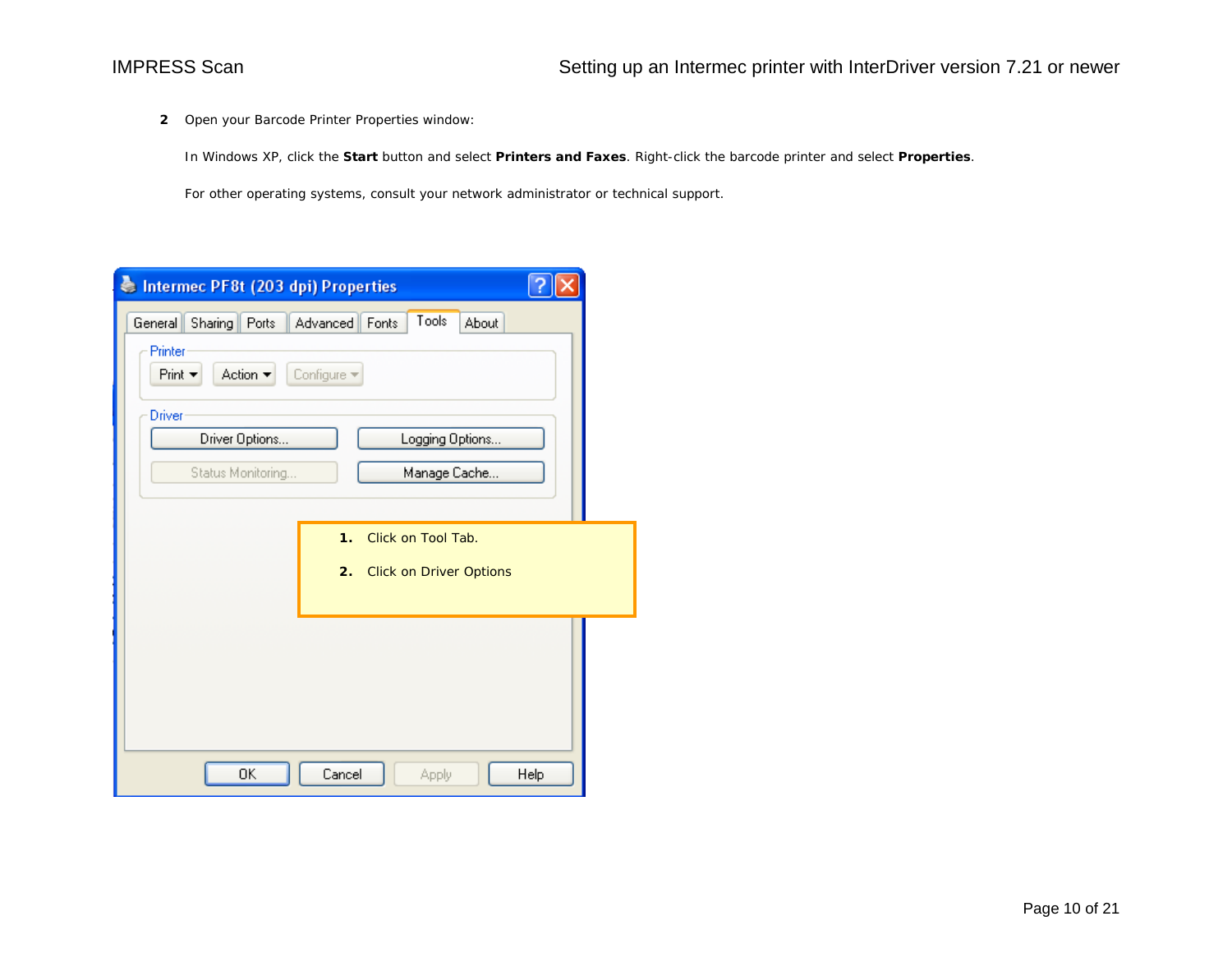| <b>Driver Options</b>                                                                                                                                                                                                                                                                                                                                                                                       |                                                                                                                                                                                                                                                                                                                |
|-------------------------------------------------------------------------------------------------------------------------------------------------------------------------------------------------------------------------------------------------------------------------------------------------------------------------------------------------------------------------------------------------------------|----------------------------------------------------------------------------------------------------------------------------------------------------------------------------------------------------------------------------------------------------------------------------------------------------------------|
| Network Settings<br>Administration<br>Regional Options   Printer Specifications<br><b>Network Features</b><br>└ Bidirectional Communication<br>◘ Configuration Sharing<br>Available<br>Network Setup<br>Status:<br><b>Printing Preferences</b><br>Share settings between all users<br>Share settings between all documents<br>Security<br>$\ddotmark$<br>Users allowed to modify settings:<br><b>Lisers</b> | Click on Network Setting Tab.<br>3.<br>Under Printing Preference check the following<br>4.<br>Share Setting between all Users<br>a.<br>Share Setting between all user<br>b.                                                                                                                                    |
| Network users allowed to modify settings:<br><b>Lisers</b><br>×<br>ΟK<br>Cancel<br><b>Help</b><br>Apply                                                                                                                                                                                                                                                                                                     | <b>Information</b><br><b>Service</b><br><b>Under</b><br>Security,<br>the<br>department has the option to set which user can<br>make changes to the setting for the printer. If<br>they opt to allow USER to make these change it<br>will decrease the need to call them for assistance<br>with printer issues. |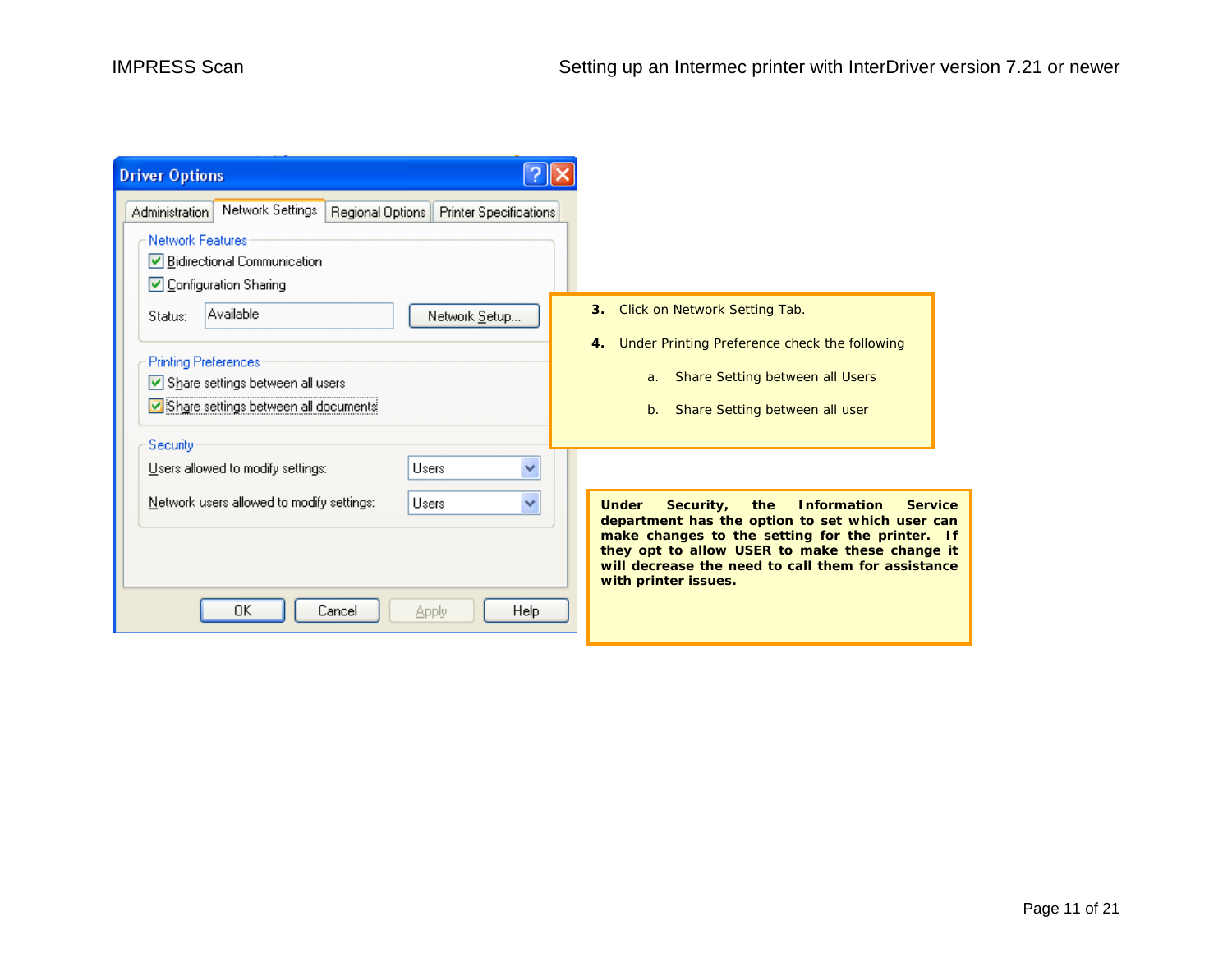| Print                                                              |                                                                                                                                                                   |                                                                                                                                                                                                                                                  |
|--------------------------------------------------------------------|-------------------------------------------------------------------------------------------------------------------------------------------------------------------|--------------------------------------------------------------------------------------------------------------------------------------------------------------------------------------------------------------------------------------------------|
| Printer<br>Name:<br>Status:<br>Type:<br>Print Range<br>$\odot$ All | Then, within IMPRESS, when printing labels or<br>countsheets, make sure that the Chose paper<br>Souce by PDF page size and Auto Rotate<br>and Center are checked. | roperties<br>int to file<br><b>Preview</b>                                                                                                                                                                                                       |
|                                                                    | Current view<br>Current page<br>1<br>Pages from: 1<br>to:<br>Subset: All pages<br>Reverse pages<br>n range<br>v                                                   | κ                                                                                                                                                                                                                                                |
| Page Handling<br>Copies:<br>Page Scaling:                          | ٥<br>Shrink large pages                                                                                                                                           | Set Definition Name:<br><b>MAJOR BASIC SET</b><br>MAJOR-001<br>Set Nome:<br><b>GENERAL</b><br>Specialty:<br>Startle Method:<br><b>STEAM</b><br>Packaging Type:<br>CONTAINER<br>2.1<br><b>Assembled Date:</b><br>3/5/2005 1<br>Ш<br>MAJOR-00<br>⊻ |
| Print What:                                                        | Auto-Rotate and Center<br>Choose Paper Source by PDF page size<br>Document                                                                                        |                                                                                                                                                                                                                                                  |
| Printing Tips                                                      | ۷<br>Advanced                                                                                                                                                     | Units: Inches<br>Zoom: 99%<br>OK<br>Cancel                                                                                                                                                                                                       |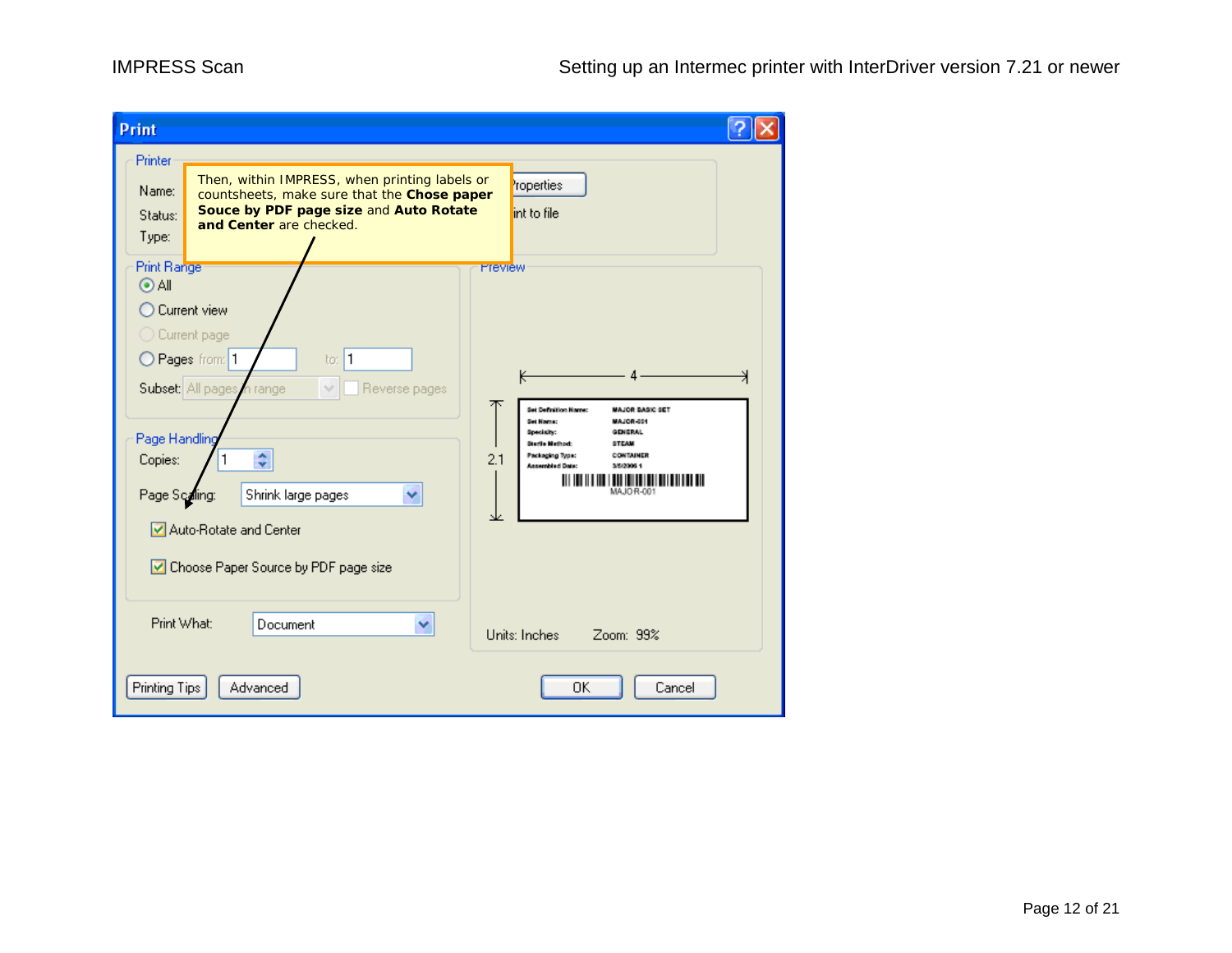# **UNDERSTANDING THE LED INDICATORS**

When power to the printer is switched on, the status LED turns green, indicating that the printer is ready to accept print commands. If the printer runs out of media or ribbon during printing, the LED turns red. Other status indicators are shown in the table below.

### **LED Status Indicators**

| <b>LED</b>       | <b>Meaning</b>                                      |
|------------------|-----------------------------------------------------|
| Green (blinking) | Auto-Sensing mode                                   |
| Green (blinking) | Downloading font, form, or graphic                  |
| Green (solid)    | Dump mode                                           |
| Green (solid)    | Ready mode                                          |
| Green (solid)    | Print mode                                          |
| Orange (solid)   | Boot mode                                           |
| Red (blinking)   | Media jam, overheated printhead or stepper<br>motor |
| Red (blinking)   | Downloading firmware                                |
| Red (solid)      | Error mode                                          |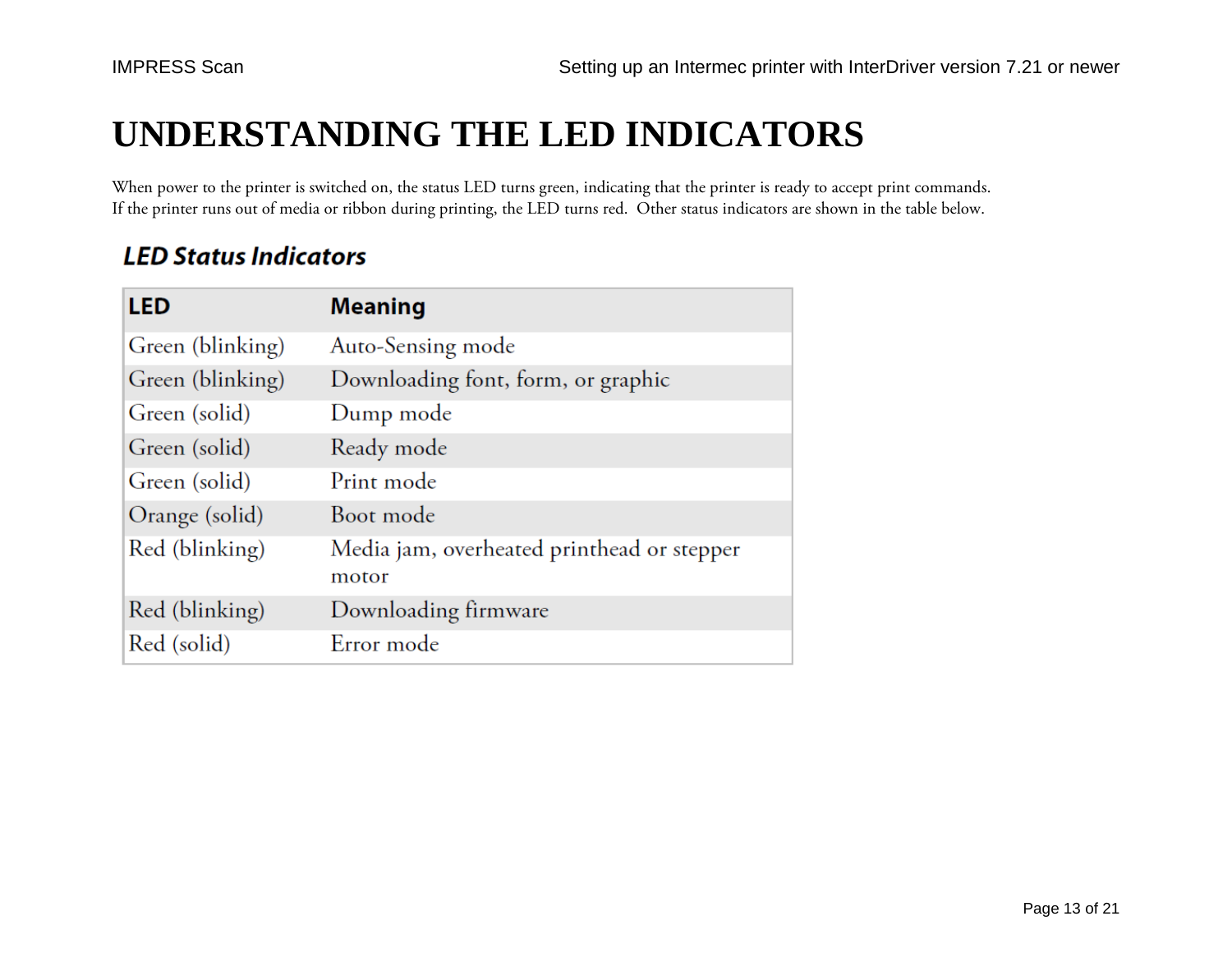# **LOADING LABELS**

1. Press the cover open buttons on both sides of the case to open the top cover. Lift the cover upwards and rearwards. **Note:** On the PF8t you will also need to press the locking mechanism and open the print mechanism and ribbon container to load media and access the media adjustment tabs.



2. Pull or lift the spindle and remove the empty label roll core, if present. The PF8t spindle lifts completely out of the spindle compartment.

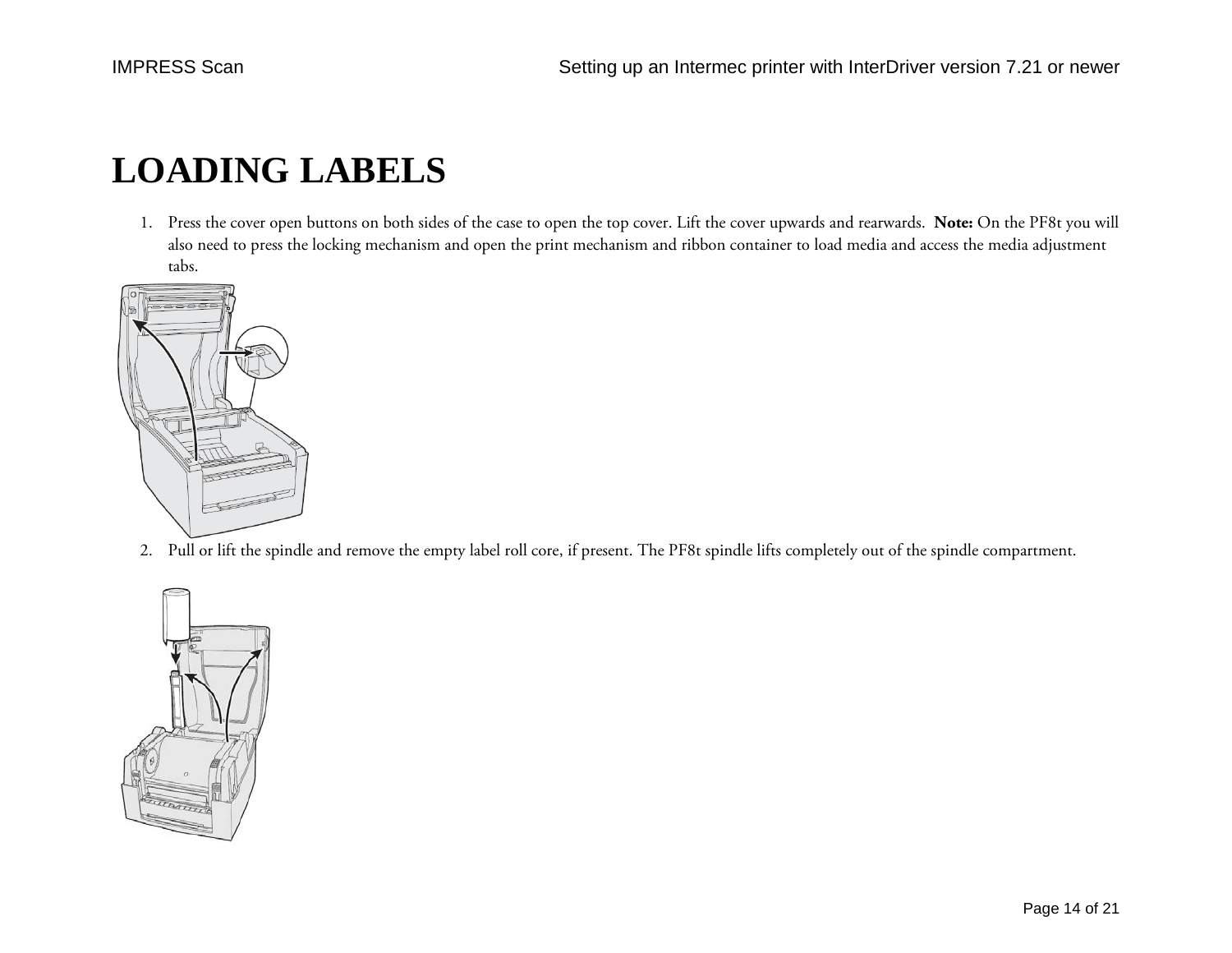- 3. Insert the spindle into the core of a fresh media roll. Rotate the spindle to fit the inside diameter of the core. See the core diameter markings on the spindle.
- 4. Put the label between the label guides and pull it forward.



5. Adjust the label guide to fit the media you are using and close the top cover. On the PF8t you will first need to close the print mechanism and ribbon container before closing the cover.

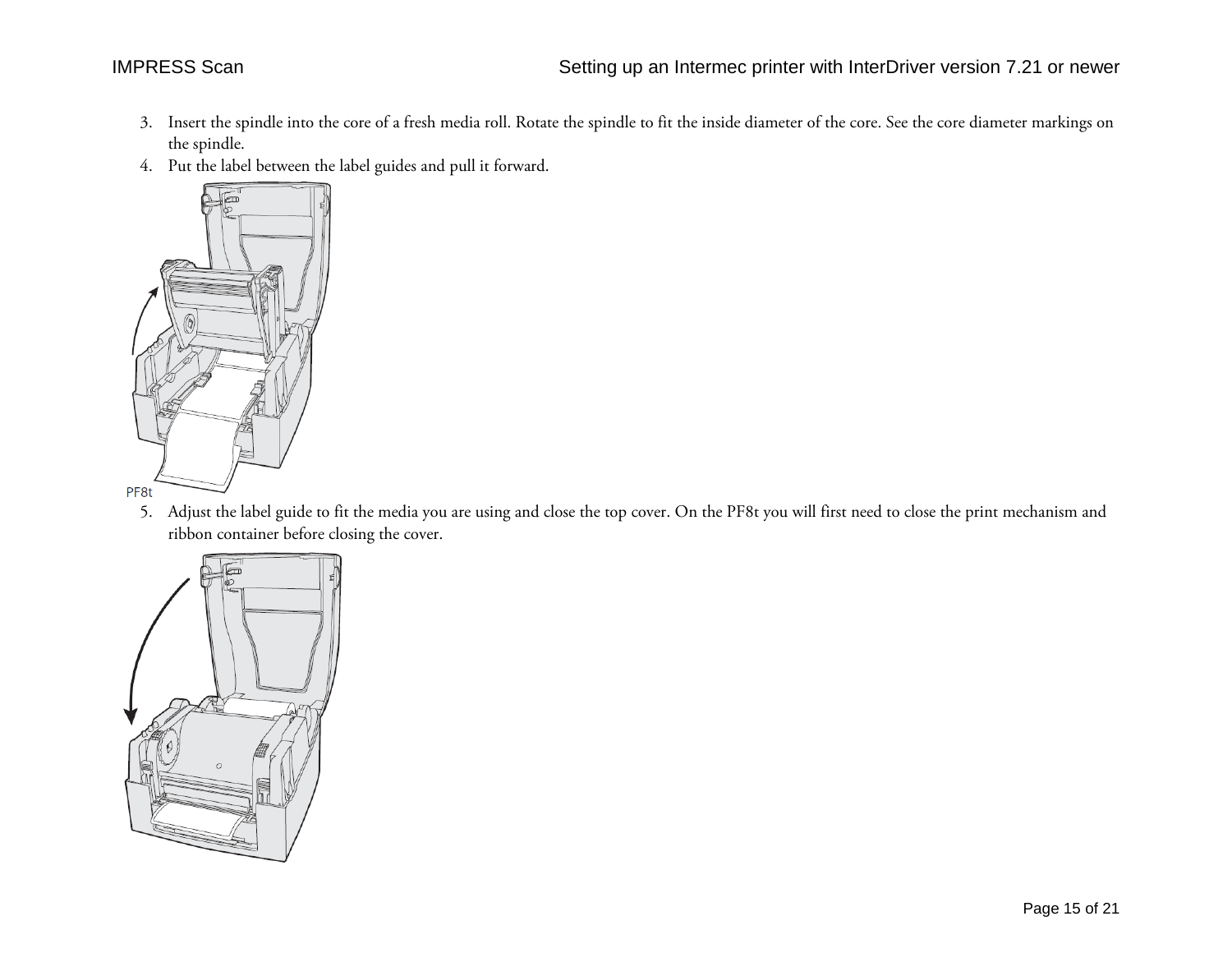# **LOADING RIBBONS**

### **For assistance with loading labels and ribbons, please visit our IMPRESS support page to view videos showing step-by-step instructions:**

#### **[www.informsinc.com/healthcare/impress](http://www.informsinc.com/healthcare/impress)**

- 1. Press the cover open buttons on both sides of the case to open the top cover. Fold the cover upwards and rearwards.
- 2. Press the green release tabs at the bottom of the top cover on both sides of the printhead.

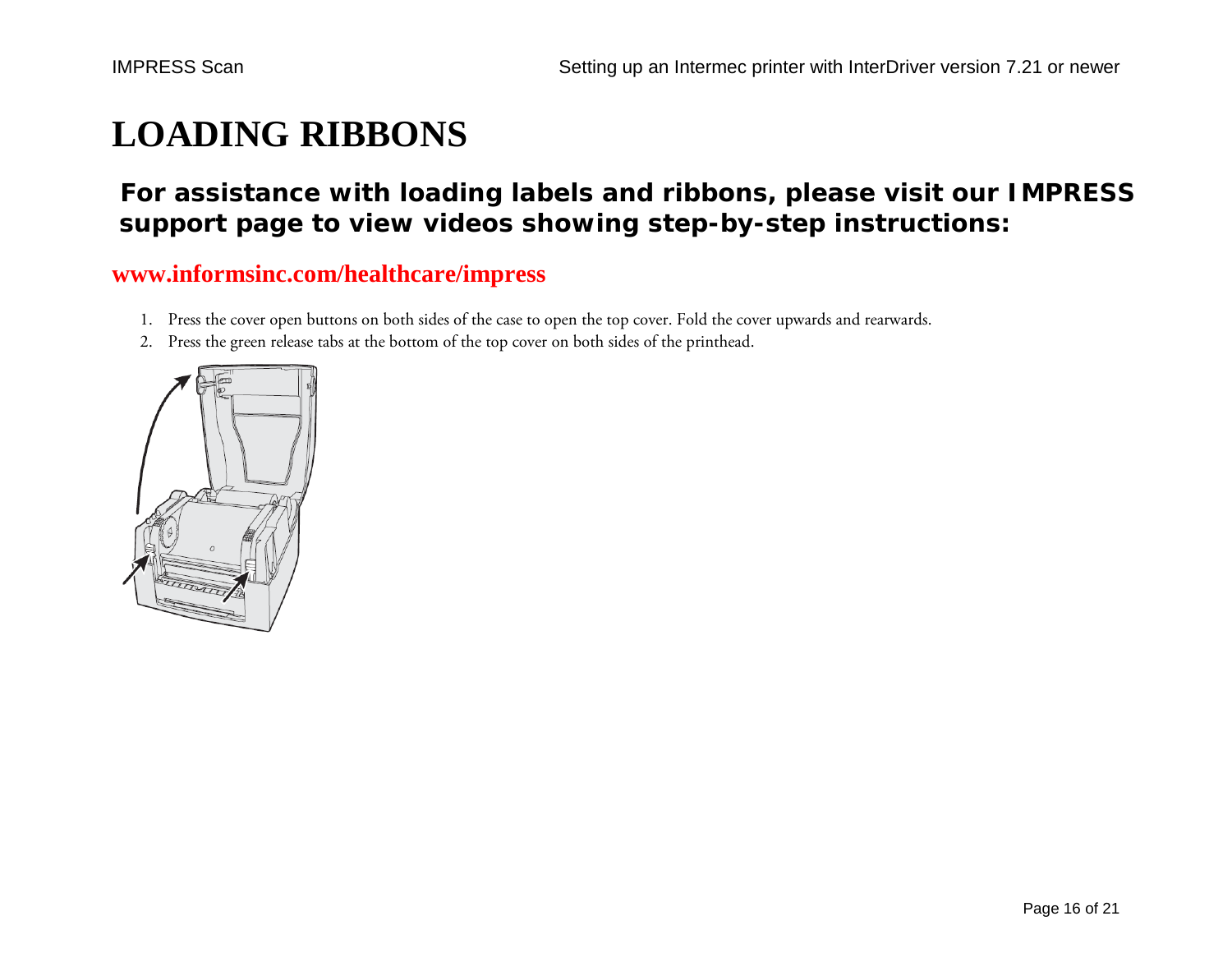3. Lift the print carriage halfway up while keeping the top cover fully opened. Insert a new ribbon roll onto the ribbon supply shaft.



4. Feed the transfer ribbon from the ribbon supply shaft under the printhead.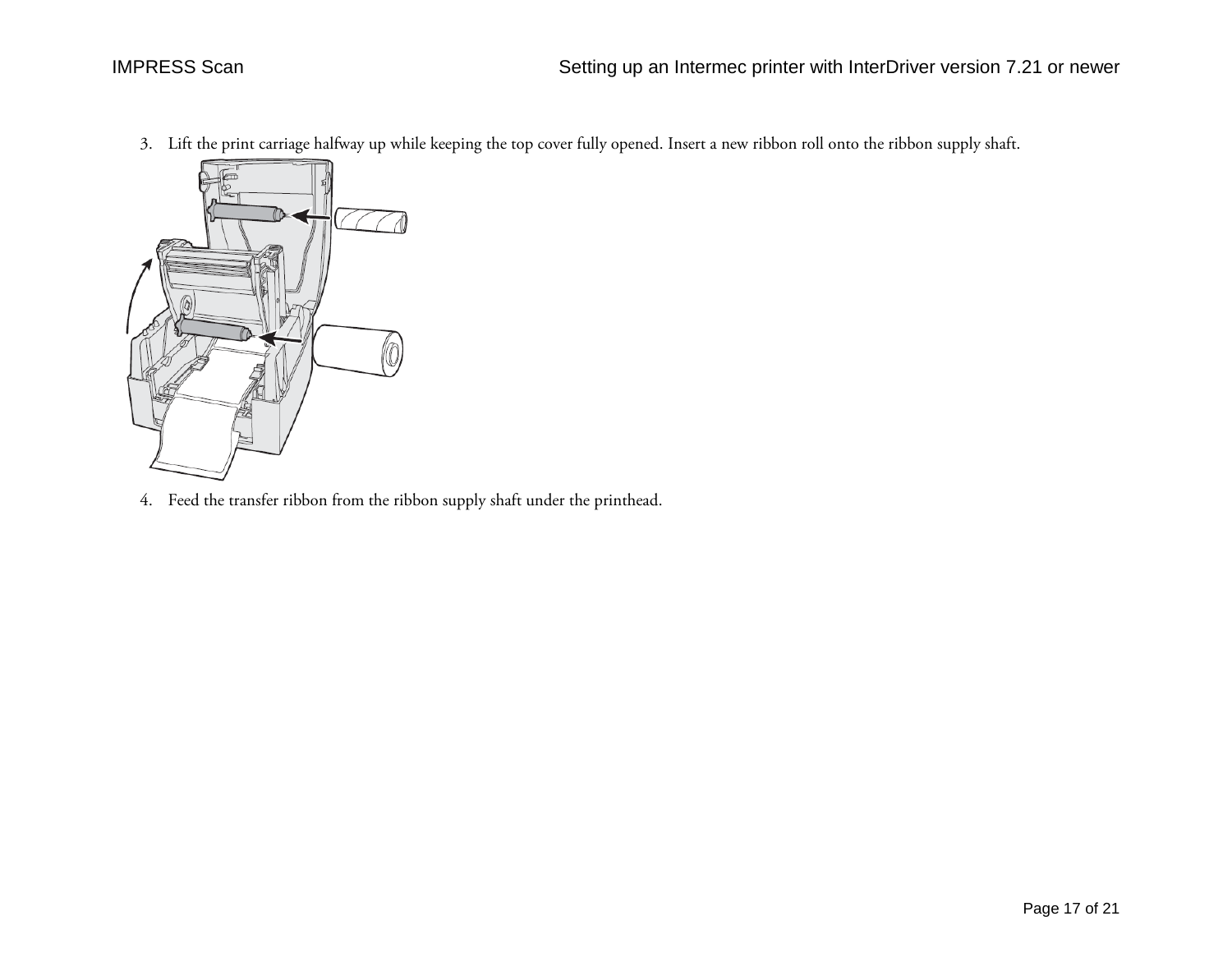5. Wrap the ribbon around the ribbon shaft. Using the tape fitted at the front of the ribbon leader, attach the leader to the top of the rewind core. Be careful to center align the ribbon leader with the core.



- 6. Close the print carriage by pressing firmly down on both sides. A loud click indicates the print carriage locked into place.
- 7. Firmly close the printer's top cover.
- 8. Tap the **Feed** button until the status LED turns green.

**Note:** Keep the ribbon core. You will need it the next time you load ribbon.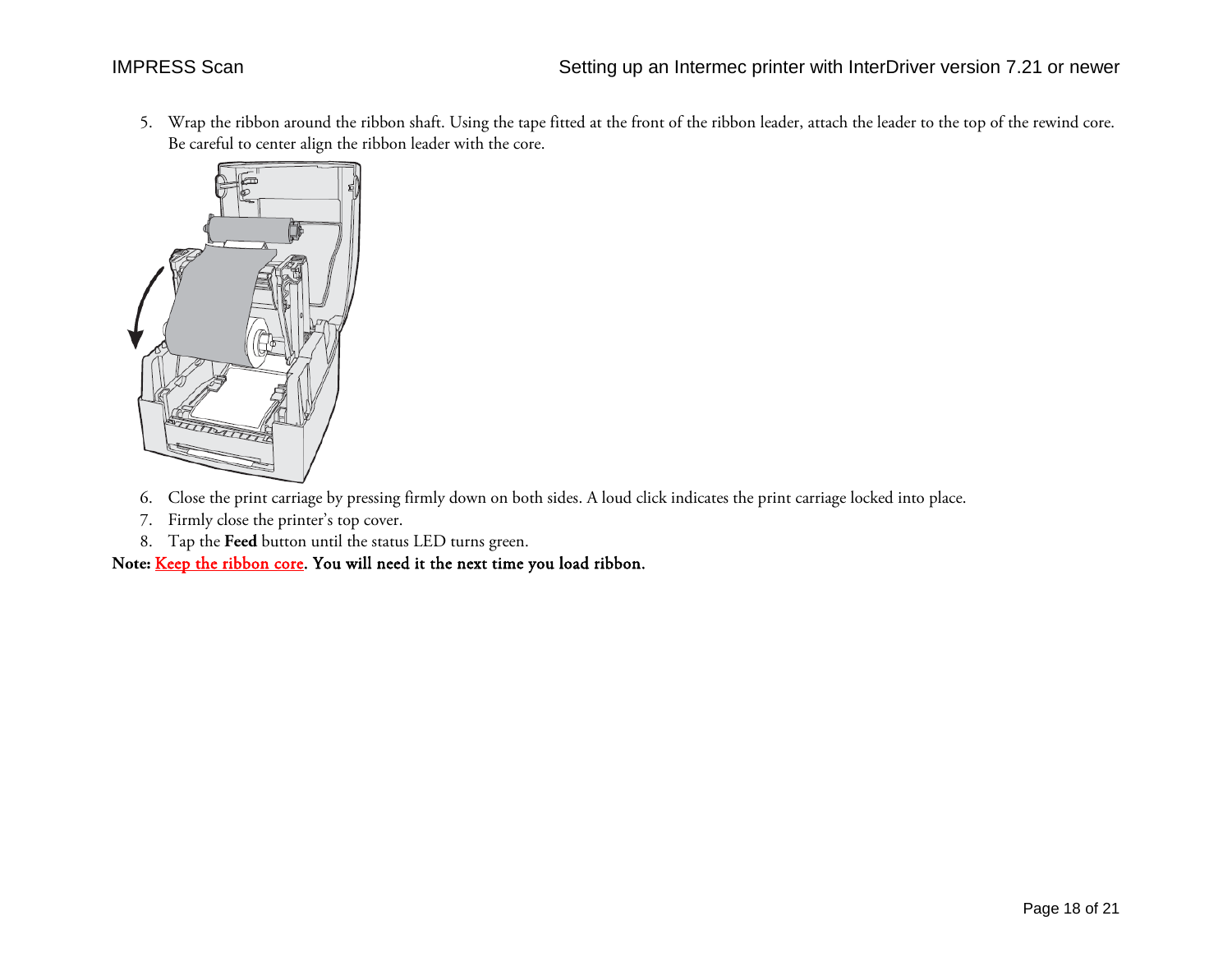# **TROUBLESHOOTING STEPS / FAQs**

| Issue                                      | <b>Solution</b>                                                                                                          |
|--------------------------------------------|--------------------------------------------------------------------------------------------------------------------------|
| LED unlit when power is on.                | Make sure connections on the power supply are securely plugged into the AC receptacle on the printer and to an AC        |
|                                            | outlet.                                                                                                                  |
| Printer seems to be working but nothing    | Verify that the printer is loaded with thermal transfer ribbon and that the ink-coated side (dull side) of the ribbon is |
| prints.                                    | facing the media. If not, reload the ribbon correctly.                                                                   |
| Print quality is poor                      | Clean the printhead (see below). If cleaning the printhead does not improve print quality, adjust the printhead          |
|                                            | pressure (see below).                                                                                                    |
| Partial labels printed                     | Print carriage is not fully locked. Open the printer and lower the printhead completely.                                 |
|                                            | Label caught on printhead. Remove label and clean printhead (see below).                                                 |
| Printer continues to print or feed when it | Stuck label is blocking the label gap sensor. Open the top cover, remove the label and clean the printhead (see          |
| should stop printing.                      | below).                                                                                                                  |
| Printing stops and status LED glows        | Possible problem with label gap sensor. Perform an auto adjust in Auto-Sensing mode (see below).                         |
| orange.                                    | Possible media jam. Open the printer and check for stuck labels or ripped perforations.                                  |
| Label stuck on roller                      | Open the peel-off mechanism and peel off the stuck label while manually rotating the roller. Do not use any sharp        |
|                                            | tools to remove the label. Clean the peel-off mechanism and printhead.                                                   |
| Indicator LED flashes red and printing is  | Overheated. Wait for the printer to cool down. When cool enough, the LED changes to green and printing (if               |
| interrupted.                               | halted) resumes.                                                                                                         |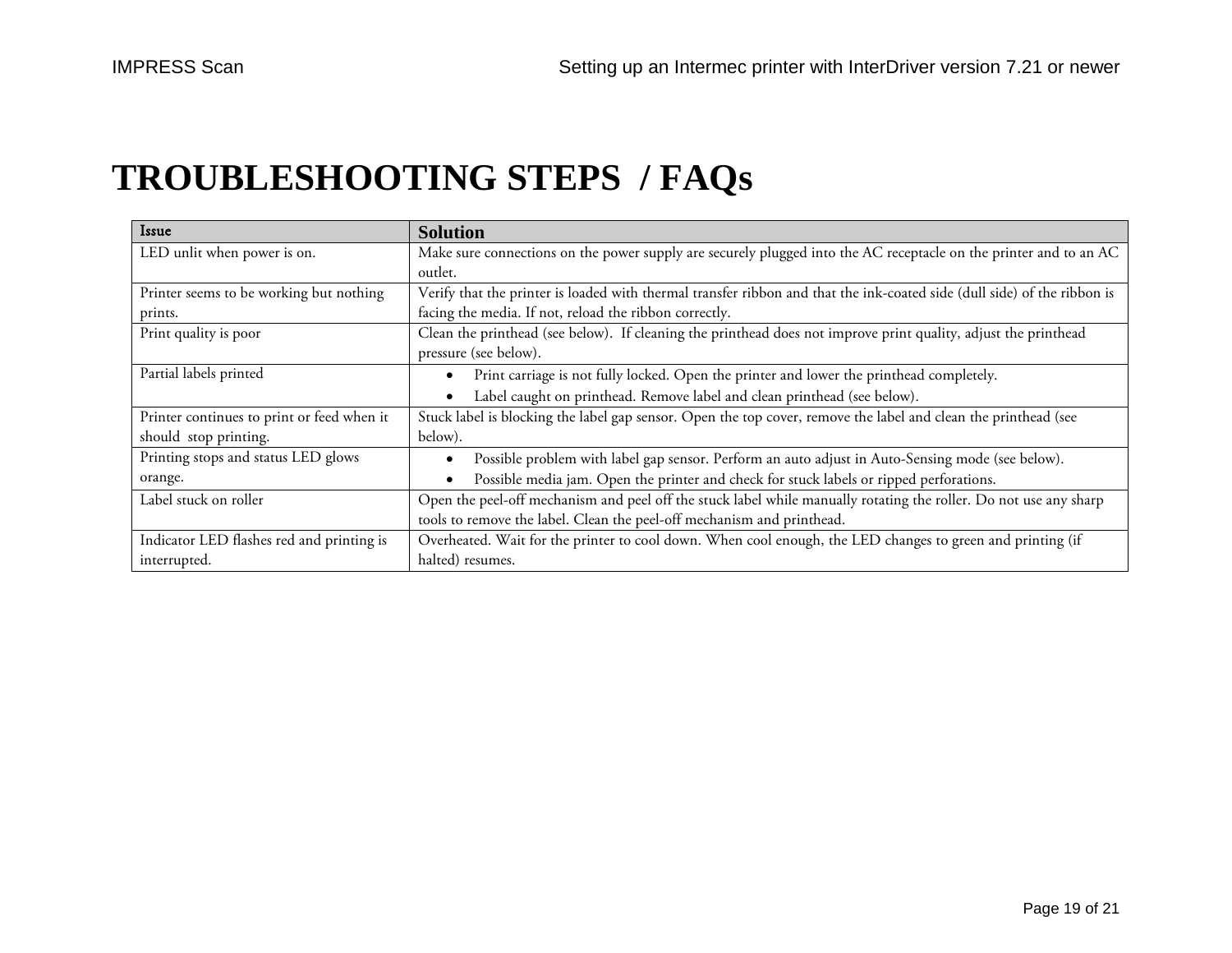### **Understanding Auto-Sensing Mode**

The Auto-Sensing mode can be used for the following:

- o Adjusting the label gap sensor
- o Printing a test label with a test pattern and list of the printer's current settings
- o Entering Dump mode

#### **To use Auto-Sensing mode**

- 1 Load media in the printer.
- 2 Press and hold the **Feed** button while turning the printer on. The status LED blinks green for 2 seconds, blinks red for 2 seconds, and then blinks green again.
- **3** If using continuous stock or gap media, release the **Feed** button when the LED is blinking green.If using black marked media, release the **Feed** button when the LED is blinking red.
- 4 The printer automatically adjusts the label gap sensor and media feed according to the characteristics of the media. The printer may feed three to four labels before the adjustment is completed. If you are using peel-off media, remove the labels as they are fed out. After a short delay, a test label will print and the printer will enter Dump mode.
- 5 Press the **Feed** button once to return to normal operation, or press and hold the **Feed** button for at least 3 seconds after the test label prints to reset the printer to the default settings. The status LED turns red to indicate that the printer was reset to the default settings and then turns green.

# **Cleaning the Printhead**

When you are loading new media use the Cleaning Card (P/N 1-110501-00) to clean the printhead before resuming printing. The Cleaning Card can also be used to remove label adhesive residue from the printhead.

#### **To clean the printhead**

- 6 Turn off power to the printer.
- 7 Open the top cover and print carriage.
- 8 Remove the media and, if present, also remove the transfer ribbon.
- 9 Insert the cleaning card under the print carriage where the media would normally go. Approximately 2 to 3 cm (1 in) of the card should extend to the front of the printhead.

**5** Close the print carriage.

**6** Use one hand to hold the printer steady. Use the other hand to pull the cleaning card forward until it is out of the printer.

**7** Repeat Steps 4 through 6 to complete a second cleaning pass.

**8** Dispose of the used cleaning card. Load printer with media and ribbon.